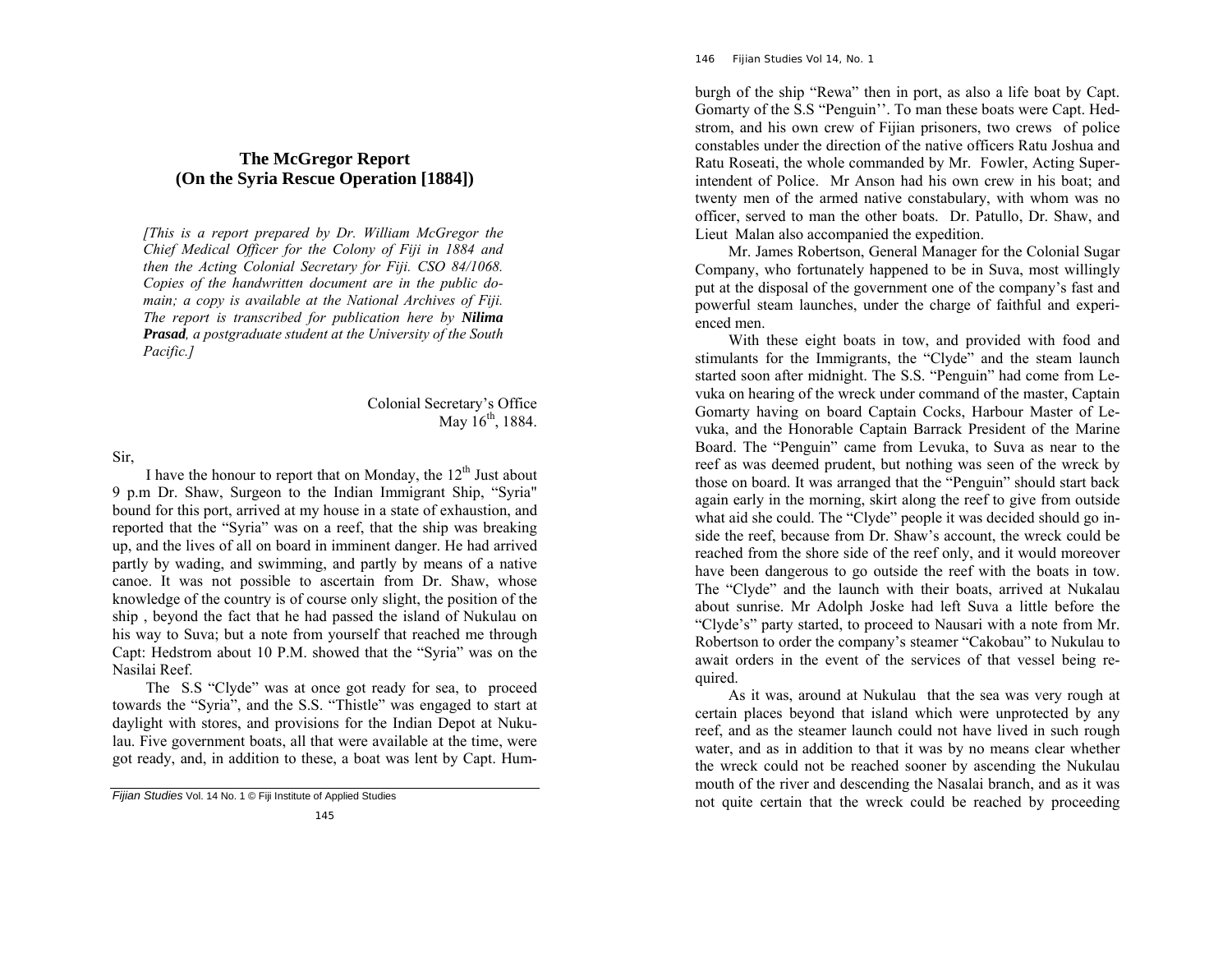along the shore reefs, it was decided to be more safe to divide the boats. Accordingly those in charge of Dr Pattullo, Captain Hedstrom, Superintendent Fowler, and Constable Kingston, proceeded by way of Laitaraqa whereby they were loaded by the "Clyde" and thence they rowed across the reef to the wreck, while the other boats with Mr. Anson Dr. Shaw and Lieutenant Malan went by way of the river in tow of the steamer launch. As the shore partly passed Nasoata Mr. Davis very kindly and considerably came off in a canoe accompanied by a single Fijian, whom he put on board one of the boats to serve as a guide and render all assistance he could. In spite of the utmost exertious of the crews the three fastest of the shore party boats, which left together, did not reach the scene of the disaster until about noon, as the distance was considerable, the wind contrary and strong, and the water "lumpy". The river party reached the wreck two or three hours later.

 It was found the ship was on the point of the Nasalai reef, about four miles from the nearest land, where the native town of Nasalai is situated. The ship had been driven about ten or twenty yards on to the reef. Broken shallow reef extends from the ship for about a couple of miles towards land, covered at most places by a depth of water varying from one to three or four feet at low water , but with certain large areas of deep blue water intervening here and there. A large pond of deep water is situated about a quarter of a mile from the ship right between it and the land. There are one or two broad channels of deep water near the show again which could be crossed only by a boat. Large portions of the reef are covered thickly by a spiny branching [illegible, but reads like 'stag-haru'] coral into which ones feet and ankles sink, and which renders walking exceedingly painful and dangerous.

 When the first boats reached the scene the majority of the Indians were in the water on the reef, making as far towards the land as they could, but a considerable number were still in the wrecked vessel, chiefly women and children. The ship lay on her part side. The masts were all broken into fragments, and spars, sails, ropes and debris, of all kinds were mixed up and dashed about in the breakers in wild [illegible, reads like "confluence"]. The front third of the hull was completely separated from the posterior two thirds, and driven about four or five yards further onto the reef than the posterior portions, and the sea rolled with tremendous fury through this gap, and sometime broke right over the whole wreck. The Captain

of the "Syria" was the only European found on board struggling heroically at the constant risk of his own life to get the women and children extricated. Dr. Pallutto, Mr. Fowler, and Captain Hedstrom made every effort they could to rescue those that were drowning in the water within their reach and to transport all that had left the ship across the first deep water, in which no doubt any left behind would have drowned at night. As the tide rose, the sea became more furious about the ship, and there was great danger when near it of getting infected by the floating wreckage, or of being swept off by the irresistible force of the reflux of the breakers.

 The Captain did not leave the wreck until he believed that all the people were out of it, then he started from the after portion of the ship bringing an Indian woman who was half drunk, along with them. He had to conduct her across a piece of broken mast that lay at a slight incline extending across the gap that existed between the two portions of the hull, and which formed the only possible means of reaching the posterior portion of the wreck. As the Captain started to leave the wreck, he and the woman he was supporting were knocked down by a wave and began to roll over and over towards the yawning perpendicular edge of the reef, the woman having grasped him by the neck like a vice. Mr. Fowler who was at hand pluckily dashed into the breakers at the risk of his own life to save that of the Captain, but no sooner had he reached the drowning couple than he too was knocked down and caught by the woman, and all those were being rolled along to destruction when they were finally rescued. Mr. Fowler was as stated at hand, waiting at the end of the broken mast to rescue an unfortunate woman with a broken leg. This poor creature, as it happened unluckily the heaviest woman on board, had fallen into the wreckage and sustained a bad compound fracture of the leg, was discovered by her moaning after some search, in which the Captain took part, wedged in amongst a pile of broken planks, ie, over which the sea was breaking. It is a matter of congratulation that this helpless creature is now in Suva hospital. When the strength of the person that rescued her from the debris of the wreck was exhausted she was carried off on the back of the Fijian put on board by Mr. Davis as mentioned above, across a dangerous passage through which the sea was breaking furiously.

 The Captain was faint from loss of blood, having bled most profusely from a wound of a foot, but he persevered in his efforts to render assistance at and near the wreck until he was totally exhausted and quite unable to save himself. It is a matter for much re-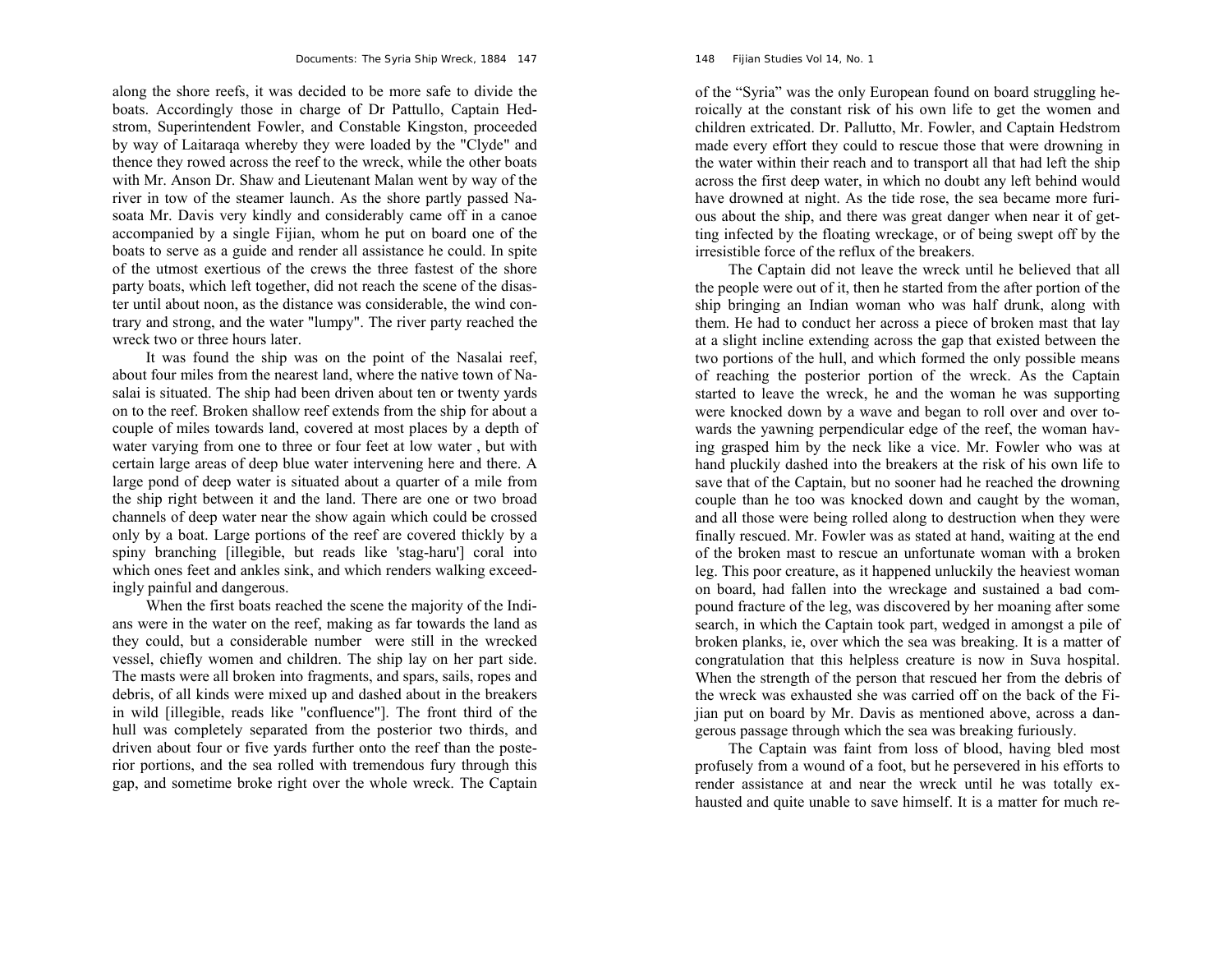gret that one man, a drunken lascar was left on board and could not be rescued. He was brought out of the wreck once and put into a position where he could have saved himself, but he watched an opportunity of scrambling into the wreck again. After all others had finally been rescued a return was made to the ship, over which the breakers were then coming with terrific force as tide and wind were both rising, but the unfortunate man could not be found. Ratu Joshua most bravely searched a large portion of the wreck, but without finding the drunken man, who had secreted himself somewhere; another man was unexpectedly found whom Joshua with some assistance brought off successfully and who is now alive.

 About two hours after the three boats mentioned above arrived at the wreck three Fijian canoes appeared from the direction of Naselai. Only one of these seemed really desirous of rendering active assistance. It belonged I believe to the Chief of the town of Nasalai and was brought as near the wreck as the state of the tide could admit. It was the largest of the three, and as at that time many people in spite of every endeavour, were drowning - for if an Indian fell to the water it was seldom that he or she ever rose without help again - as many people as could find a place on the canoe and outrigger when stranded in shallow water were by direction put on her, so that the canoe was rendered incapable of floating, the instruction being to keep them there until boats arrived to take them off. Certain Fijians, I believe from the two other canoes, manifested a callousness that to those who were straining every nerve to save people drowning all around them was exasperating in the extreme. With men, women and children dying helpless before their eyes, with the bodies of the drowned floating all over the reef, and the struggling forms of the feebly living straining in the water for a last chance for life some five or six of these [illegible; "stalivart"] Fijians went on collecting bundles of blankets, calico cloths, and so on that they could have stolen just as easily next day and would not and did not give up their occupation to aid in the work of humanity. It is but right, however, to state that one of these same plunderers, frightened by the threat of instant violence, did bestir himself, and aided a woman and child that were in danger

 Perhaps about three o'clock the boats that went by way of the river arrived. Up to this time it appeared as the majority of the Indians would be drowned, in spite of all that could be effected to save them, but the arrival of Mr. Anson, Mr. Malan, and Dr. Shaw came fresh courage to all. These set to work at once, and were indefatigable in their efforts to save lives. They began immediately to move towards the land those that had been rescued from the wreck, and to take the last across the first deep water.

 Soon afterwards the Rev Mr Langham arrived with his boat, which, as the tide was now rising, proved of great use. Mr Langham's boat from its size, the discipline of its crew, prepared to obey every behest of its master, carried ashore, not without risk in the darkness, no fewer than forty- eight Indians. Moreover, the cool courage, and the hopeful, fearless, manner of the Rev gentleman greatly encouraged every person with whom he came in contact. The Rev Mr Lindsay also arrived with his boat, and rendered every assistance he could. The last boat to come out before darkness set in, was the boat in charge of Constable Kingston. He went to a sandpit on which a number of men stood, and took in many as his boat could carry. But I shall ever regret that he was unable to remove all. He reported that he left some eight or ten men. What became of these is not known; it is possible that they got on shore by means of one or two canoes that were about, but at present it cannot be a affirmed that they were saved. It can however, be most positively asserted that no blame whatever should be attached to Constable Kingston, whose boat was so loaded as to risk his own life, each time he had to cross the deep water. On hearing this, the Rev Langham kept his own boat within sight and shouting distance of the other going ashore, his plan of action being to disembark those in his own boat in water shallow enough for them to live in , if he should have to lighten his own boat to rescue those in Constable Kingston's boat.

 About 8 P.M the last of the boats reached the native town of Nasilai, the chief of which had rendered much aid in the afternoon, and who received the Immigrants and all others hospitability, providing them with quarters and water, and next morning breakfasting, of his own motion, the Europeans and their crews. Sufficient food for the Indians had been brought by the relieving boats.

 As soon as the moon rose, for until then it was rather dark, about 9 or 10 PM, three boats, under Mr. Anson, Lt. Malan, and Constable Kingston went out to search for the eight or ten men left and last seen by the latter just as it was growing dark. The boats cruised about all over the reefs, but there was then no living human being, so that the fate of these poor men is still uncertain.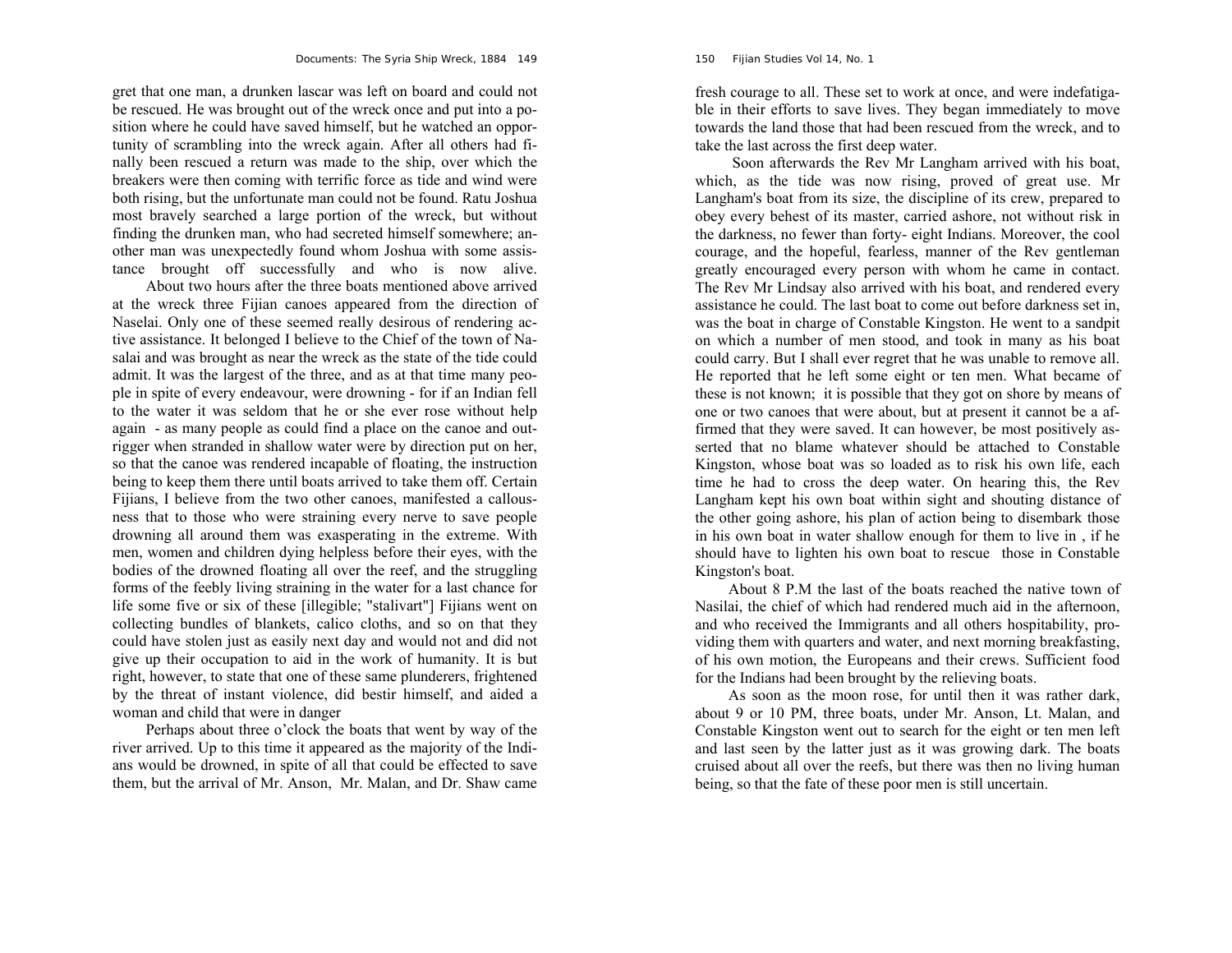On the evening of Tuesday,  $12<sup>th</sup>$  inst, it was arranged at the town of Nasilai that the Colonial Sugar Company's launch, the master which was there, and prepared to render any assistance in his power, should come to that town next morning at high water - about 9 am - with the large iron- built lighters belonging to the Company to carry the whole of the Indians to Nukulau by way of the Rewa River. It was, however, deemed prudent to make arrangements that would provide for their transit, should it be found impossible to bring the launch and lighters through the river on account of shoals, a contingency that no zeal on the past of the officer in charge could overcome. Of that officers willingness I entertain no doubt whatever, but in spite of all good intentions and perseverance on his part, he failed to get beyond the Rewa branch, and was unable to render further aid.

 A little before high water all the Indians except about a hundred of the strongest men were embarked in the eight boats taken from Suva, and in the boats of the Rev. Mr. Langham and the Rev. Mr. Lindsay, and brought on to the Rewa branch of the river. Of those brought thether in the boats some came on to the Depot at Nukulau in boats, others were taken on board the Colonial Sugar Company steamer "Ratu Epeli" which was promptly sent on by the Company's representative in place of the steam launch that could not get over the shoals. The strongest of the men, as mentioned above, were marched under the conduct of Mr. Anson from Nasalai to the town of Rewa on Wednesday the  $14<sup>th</sup>$ , and in the morning of Thursday the  $15<sup>th</sup>$  brought in by the " Ratu Epeli  $\cdot$ " to the depart at Nukulau.

 It appears from all data to hand at present that about fifty Indians, chiefly adults, are drowned. But for the perseverance, courage and devotion of those that took part in the work of rescue it is fearful to contemplate the loss of human life that could have occurred. The seriously wounded have been [illegible; "removed] to the General Hospital at Suva. Of these two cases while enquire amputation. The others will without much doubt make good recoveries, but it is only natural to expect a certain number of severe cases of illness, such as inflammation of the lungs, diarrhea, and dysentery, consequent on prolonged abstinence and immersion in the water.

 It now remains that I bring to your notice those that specially distinguished themselves in this trying work of mercy.

 Unfortunately of a few Fijians, supposed to be men of Notho, I can speak only in terms of disgust and reparation. It is true that on behalf of these men it may be argued that under such circumstances as those in which the Indians, once they were clear of the wreck, were placed, Fijians would easily survive by swimming and by means of their superior physical power, still truth requires that it should be hold that the bodies of dead and drowning Indians were being driven about all over the reef under the eyes of these same Fijians so that they certainly knew the danger in which the Indians were and moreover, several of them paid no attention to the sergeants and to the frantic appeals for help made to them by the Europeans present.

 It is, however pleasant and refreshing to know from these few inhuman wretches to what it is gratifying to say formed the great majority of the natives, who willingly and fearlessly risked their own lives when ever called as to do so to save their fellow creatures. Foremost amongst these natives I mention the man put an board our boats by Mr Davis of Nasoata, a special instance of whose services are related above. Next to him comes for zeal and efficiency, Ratu Joshua. Native Sub Inspector of police who incurred great risk to his own life in rescuing the last man out of wreck.

 Constable Apram removed from the wreck and took successfully through the breakers, a child in each arm and the mother on his back.

 Police corporal Siwani [word illegible; possibly ran] in to the breakers after a woman with their infant in her arms, that was being carried out to sea, and rescued both.

 These four men are strongly recommended to your notice as men that are worthy to wear the medal of the Royal Humane Society for saving life. This recommendation is made to you in the certain knowledge that these men have saved human lives at the imminent peril of their own. It is very likely that the effect produced by conferring on these men this distinction would be of much benefit in future. It would be well, however, in the first instance to give each of them pecuniary reward say £5.

 The other native members of the police force, animated by the devoted and energetic examples of Acting Superintendent Fowler, rendered most excellent service , more especially Constable Osaia. I trust that you may be able to allow these men some pecuniary reward, say £2 per man.